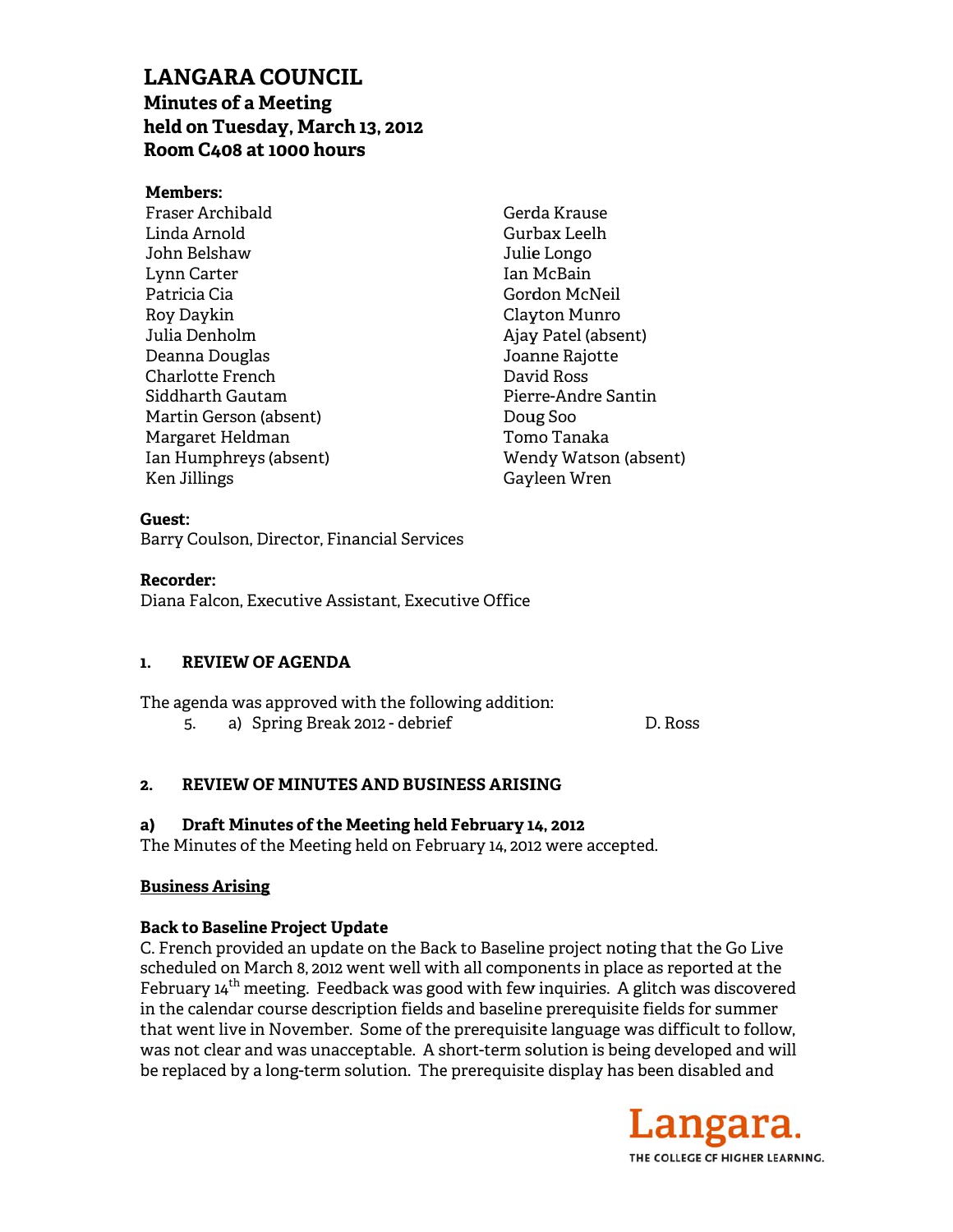#### **Page 2 of 3 Minutes of a Langara Council Meeting held on Tuesday, March 13, 2012**

should be back up on Friday with preferred language, and planning is moving forward for a long-term solution. A Project Manager starts on Monday for the Banner Management portfolio. In response to a question, C. French advised that the prerequisite issue has been communicated to the community.

# **3. CURRICULUM ITEMS**

# **a) Education Council Meeting held on January 24, 2012**

G. Krause highlighted the summary report of the Education Council meeting held on January 24, 2012 noting new program proposals; new courses; and a new citation being awarded in Health Sciences that will assist students in meeting the prerequisites for the Nursing program.

# **b) Education Council Meeting held on February 21, 2012**

G. Krause highlighted the summary report of the Education Council meeting held on February 21, 2012 noting new program proposals; new courses; a new Bioinformatics course which is the application of computer technology with the dissemination of biological information which will ladder into SFU programs.

There were no items with financial implications.

The Education Council summary reports for January 24, 2012 and February 21, 2012 were received for information.

# **4. FOR APPROVAL**

# **a) 2012-2013 Budget**

R. Daykin highlighted his memo attached to the agenda and outlined the key assumptions and proposed changes that were used in developing the 2012/13 Budget. He noted that effective April 1, 2012 the College is required by the Provincial Government to adopt the reporting standards outlined by the Public Sector Accounting Board (PSAB) and that this budget is the first to be reported under these principles. He highlighted the major differences in format and budget issues and concerns for the future. In response to a question, R. Daykin described that funding for Student Judicial Affairs is to provide education to employees when confronted with student conduct issues.

It was moved by D. Douglas, seconded by L. Arnold

 **THAT, the draft Operating Expenditures and Capital Acquisitions Budgets for 2012/13, as presented, be recommended to the President.** 

# **Carried Unanimously.**

# **5. FOR INFORMATION**

D. Ross provided an update on the provincial budget and post-secondary funding, and on the status of the province's international education strategy.